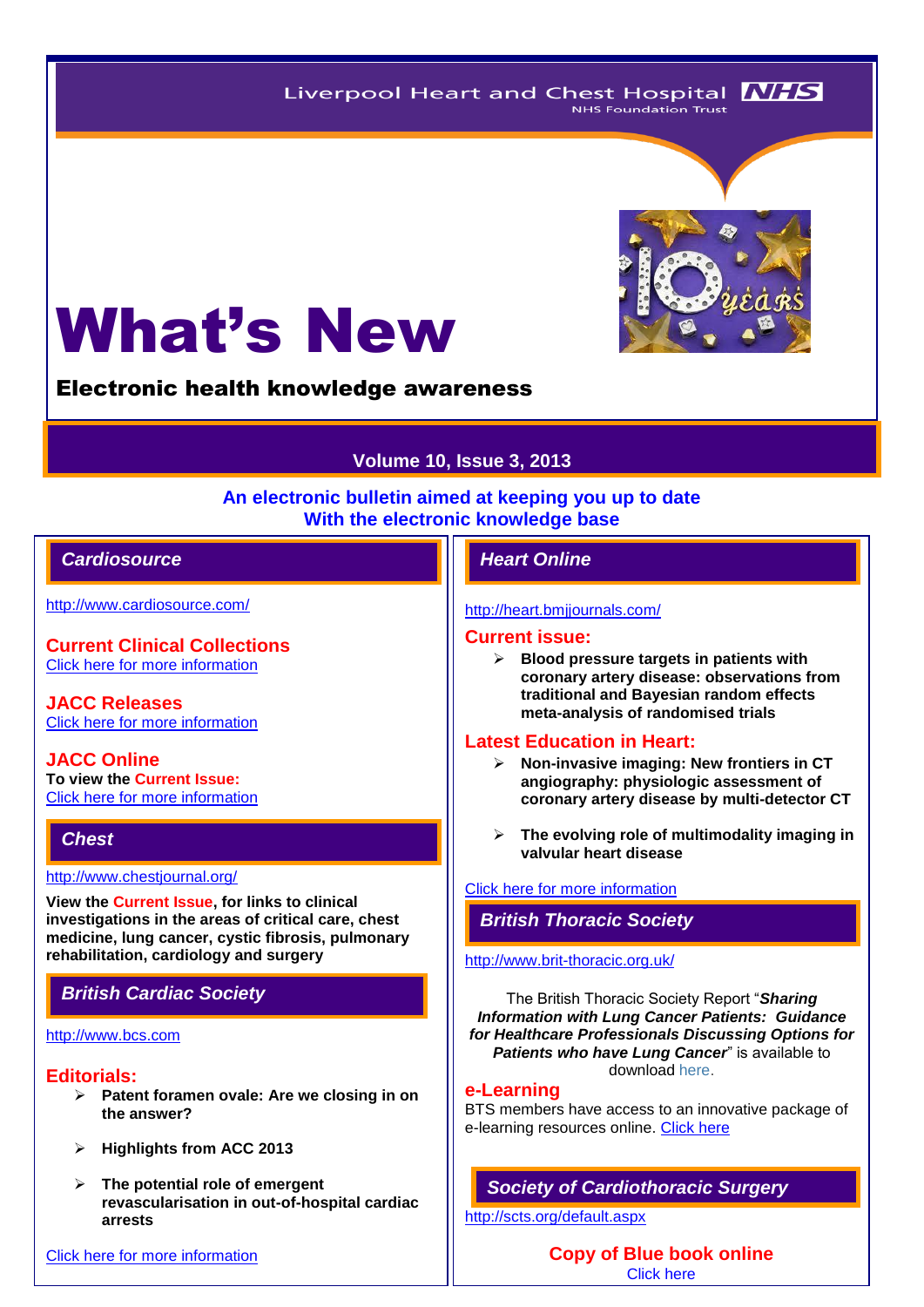# **Volume 10, Issue 3, 2013**

# *Theheart.org*

#### [www.theheart.org](http://www.theheart.org/)

**Theheart.org** provides information on caring for people with disorders of the heart and circulation, and on preventing such disorders.

#### **Heart Wire News:**

- **"Nonsystem" issues prolong door-to-balloon times, up mortality in primary PCI**
- **Periprocedural dabigatran safe at AF ablation, with the right tweaks**
- **Bedside ultrasound rivals chest X ray in central-line placement**
- **Prasugrel noninferior to ticagrelor, but both achieve poor platelet inhibition at two hours**

#### [Click here for more information](http://www.theheart.org/section/heartwire.do)

*(Please speak to Maureen Horrigan, Library and Knowledge Service Manager Ext.1404, to obtain a password)*

## *European Society of Cardiology*

<http://www.escardio.org/>

#### **News and Press:**

 **Integrating cardiovascular imaging modalities revolutionises care offered patients**

# **E-Journal of Cardiology Practice:**

- **Atrial flutter: common and main atypical forms**
- **The heart team to assess risk in coronary artery disease**
- **Indicated and off label use of Ranolazine**
- **Deciding on modification of the atrioventricular node using the RR interval histogram**

#### [Click here for more information](http://www.escardio.org/communities/councils/ccp/e-journal/volume11/Pages/welcome.aspx)

# **ESC Clinical Practice Guidelines**

**Access the full list of guidelines**  [Click here for more information](http://www.escardio.org/guidelines-surveys/esc-guidelines/Pages/GuidelinesList.aspx)

## *Institute for Healthcare Improvement*

[www.ihi.org](http://www.ihi.org/)

#### **IHI News**

**Health Services Innovation: The Time Is Now**

[This week at IHI News letter](http://www.ihi.org/Documents/ThisWeekatIHI.htm) 

# *Royal College of Nursing*

[http://www.rcn.org.uk](http://www.rcn.org.uk/)

#### **This is Nursing:**

- **New guidance on online patient records**
- **Now is the time for Government action on safe staffing**

[Click here for more information](http://thisisnursing.rcn.org.uk/members/)

**Nursing headlines** [Click here for news from around the UK](http://www.rcn.org.uk/newsevents/news)

**Clincial Governance e-bulletin** [Click here for clinical governance updates](http://www.rcn.org.uk/development/practice/clinical_governance/quality_and_safety_e-bulletin/e-bulletin_archive)

# *National Institute for Health Research*

[http://www.nihr.ac.uk](http://www.nihr.ac.uk/)

**NIHR latest news**

[Click here for more information](http://www.nihr.ac.uk/news/Pages/default.aspx)

**NIHR Research Design Service for the North West**

[E-Bulletins](http://www.rds-nw.nihr.ac.uk/newstrainingevents/ebulletin.php)

*Institute for Innovation and Improvement*

<http://www.institute.nhs.uk/>

The purpose of the **NHS Institute for Innovation and Improvement** is to support the transformation of the NHS, through innovation, improvement and the adoption of best practice

**NHS Institute Newsletter**  [Click here](http://www.institute.nhs.uk/organisation/general/nhs_institute_newsletters.html)